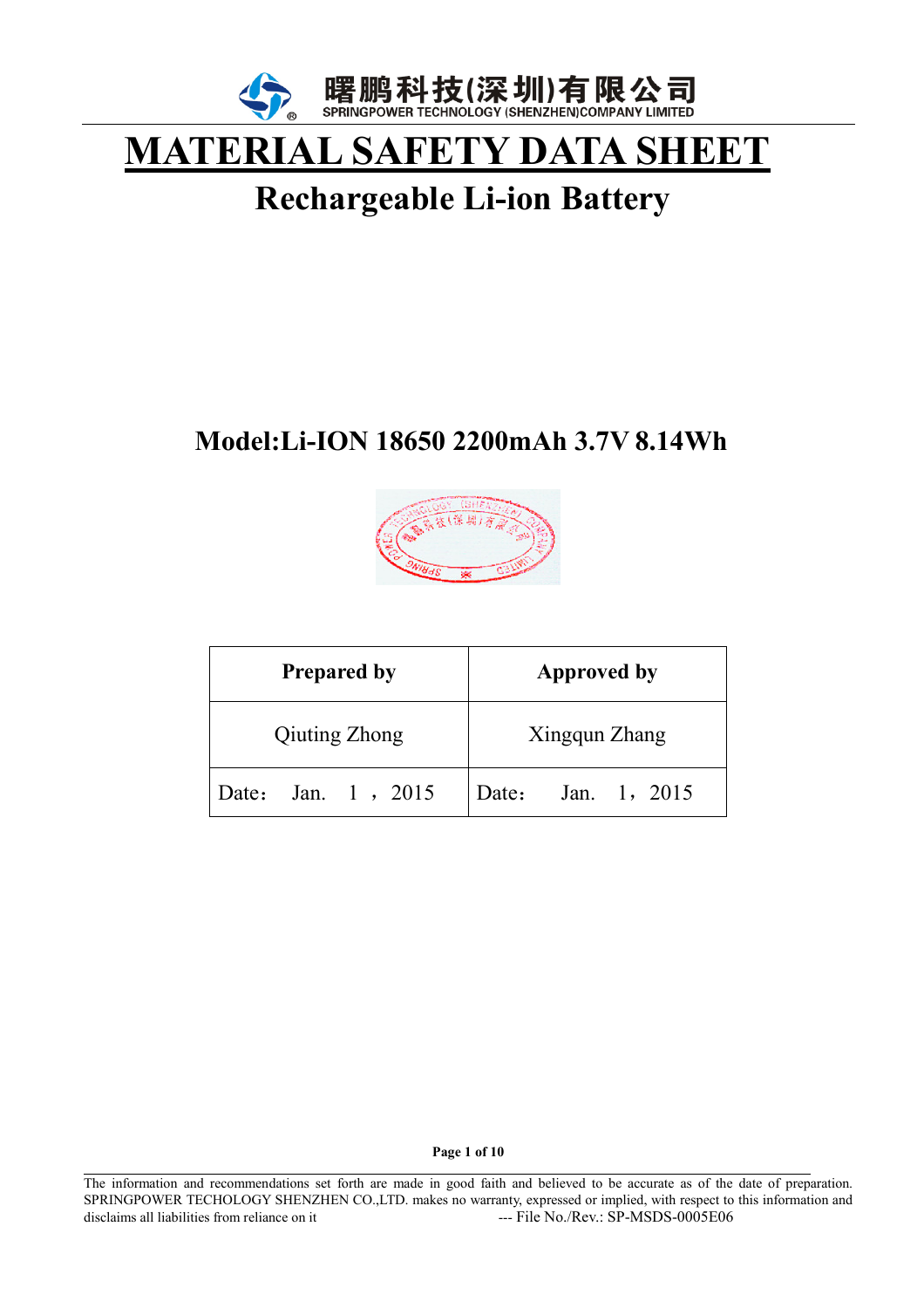

## **Material Safety Data Sheet**

## **Section 1-Chemical Product and Company Identification Section 1-Chemical Product and Company Identification**

#### **Product Identification**

#### **Lithium-Ion Cylindrical battery**

| Norminal Voltage             | $\mathbf{r}$ | 7 4V                           |  |  |
|------------------------------|--------------|--------------------------------|--|--|
| Equivalent Lithium content : |              | 8.14Wh                         |  |  |
| <b>Testing Period</b>        | $\mathbf{r}$ | Jan. 01, 2015 To Jan. 01, 2015 |  |  |



#### **Manufacturer**

Springpower Technology (SHENZHEN)Co.,Ltd

Xinhu Industrial Zone,Maan Town,HuiCheng District,Huizhou,Guangdong, China

Postcode : 516007

| Telephone |  | $+86-752-5807901-8919$ |
|-----------|--|------------------------|
|-----------|--|------------------------|

| Fax | $+86-752-5807900$ |
|-----|-------------------|
|     |                   |

E-mail : qtzhong@highpowertech.com

## **Section 2-Composition/Information on Ingredients Section 2-Composition/Information on Ingredients**

| <b>Chemical Composition</b> | <b>Molecular Formula</b>            | Weight%    | <b>CAS No</b> | <b>OSHA(PEL)</b> | <b>ACGIH(TLV)</b> |
|-----------------------------|-------------------------------------|------------|---------------|------------------|-------------------|
| NiCoMn                      | <b>NiCoMn</b>                       | $<$ 40%    |               | N/A              | N/A               |
| Polyvinylidene fluoride     | $(CH2CF2)$ n                        | $<$ 2%     | 24937-79-9    | N/A              | N/A               |
| Graphite powder             | С                                   | $30%$      | 7782-42-5     | N/A              | N/A               |
| Electrolyte                 | LIPF6 C3H4O3 C4H6O3 C3H10O3         | < 20%      | 21324-40-3    | N/A              | N/A               |
| Polyethylene                | $(C_2H_4)$ n                        | $0.5 - 5%$ | 9002-88-4     | N/A              | N/A               |
| Copper foil                 | Cu                                  | < 10%      | 7440-50-8     | N/A              | N/A               |
| Nickel                      | Nickel                              | $0.5 - 5%$ | 7440-02-0     | N/A              | N/A               |
| Aluninum foil               | Al                                  | $0.5 - 5%$ | 7429-90-5     | N/A              | N/A               |
| <b>PVC</b>                  | (C <sub>2</sub> H <sub>3</sub> Cl)x | $0.5 - 5%$ | 9002-86-2     | N/A              | N/A               |

# **Page 2 of 10 Section 3-Hazards Identification**

 $\overline{a}$ The information and recommendations set forth are made in good faith and believed to be accurate as of the date of preparation. SPRINGPOWER TECHOLOGY SHENZHEN CO.,LTD. makes no warranty, expressed or implied, with respect to this information and disclaims all liabilities from reliance on it --- File No./Rev.: SP-MSDS-0005E06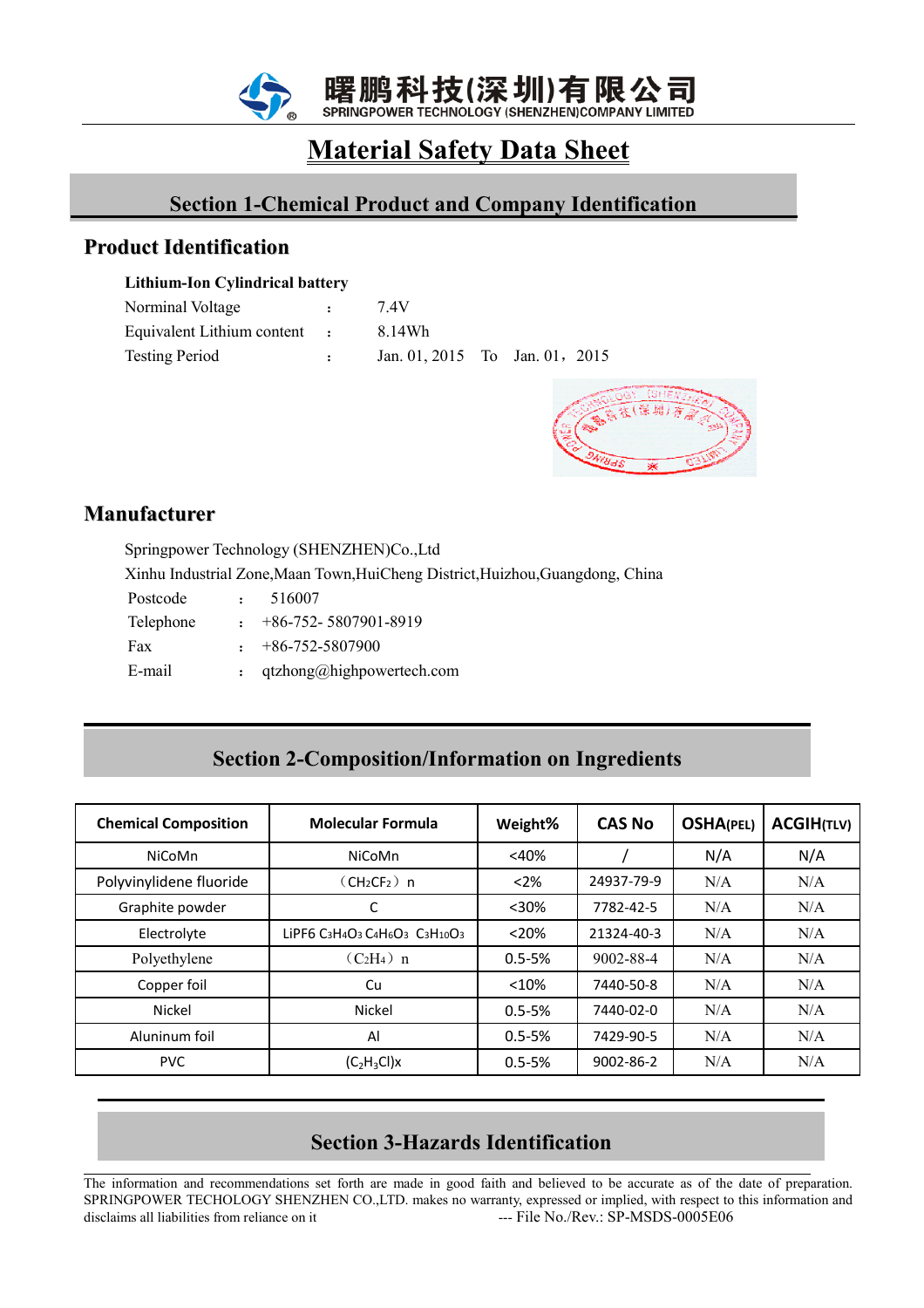

#### **Section 3-Hazards Identification**

| Preparation    | Not dangerous with normal use. Do not dismantle, open or shred Li-ion Battery.                                                                                         |
|----------------|------------------------------------------------------------------------------------------------------------------------------------------------------------------------|
| hazards and    | Exposure to the ingredients contained within or their ingredients products could be harmful.                                                                           |
| classification |                                                                                                                                                                        |
| Appearance,    | Solid object with no odor, no color.                                                                                                                                   |
| Color, and     |                                                                                                                                                                        |
| Odor           |                                                                                                                                                                        |
| Primary        | These chemicals are contained in a sealed stainless steel enclosure. Risk of exposure occurs                                                                           |
| Route $(s)$ of | only if the cell is mechanically, thermally or electrically abused to the point of                                                                                     |
| Exposure       | compromising the enclosure. If this occurs, exposure to the electrolyte solution contained<br>within can occur by Inhalation, Ingestion, Eye contact and Skin contact. |
| Potential      | ACUTE (short term): see Section 8 for exposure controls In the event that this battery has                                                                             |
| Health         | been ruptured, the electrolyte solution contained within the battery would be corrosive and                                                                            |
| Effects:       | can cause burns.                                                                                                                                                       |
|                | Inhalation: Inhalation of materials from a sealed battery is not an expected route of                                                                                  |
|                | exposure. Vapors or mists from a ruptured battery may cause respiratory irritation.                                                                                    |
|                | Ingestion: Swallowing of materials from a sealed battery is not an expected route of                                                                                   |
|                | exposure. Swallowing the contents of an open battery can cause serious chemical burns of                                                                               |
|                | mouth, esophagus, and gastrointestinal tract.                                                                                                                          |
|                | Skin: Contact between the battery and skin will not cause any harm. Skin contact with                                                                                  |
|                | contents of an open battery can cause severe irritation or burns to the skin.                                                                                          |
|                | Eye: Contact between the battery and the eye will not cause any harm. Eye contact with                                                                                 |
|                | contents of an open battery can cause severe irritation or burns to the eye.                                                                                           |
|                | CHRONIC (long term): see Section 11 for additional toxicological data                                                                                                  |
| Medical        | Not applicable                                                                                                                                                         |
| Conditions     |                                                                                                                                                                        |
| Aggravated     |                                                                                                                                                                        |
| by             |                                                                                                                                                                        |
| Exposure       |                                                                                                                                                                        |
| Reported as    | Not applicable                                                                                                                                                         |
| carcinogen     |                                                                                                                                                                        |

#### **Section 4-First-aid Measures Section 4-First-aid Measures**

| Inhalation | If contents of an opened battery are inhaled, remove source of contamination or move victim |
|------------|---------------------------------------------------------------------------------------------|
|            | to fresh air. Obtain medical advice.                                                        |

#### **Page 3 of 10**

 $\overline{a}$ 

The information and recommendations set forth are made in good faith and believed to be accurate as of the date of preparation. SPRINGPOWER TECHOLOGY SHENZHEN CO.,LTD. makes no warranty, expressed or implied, with respect to this information and disclaims all liabilities from reliance on it ---- File No./Rev.: SP-MSDS-0005E06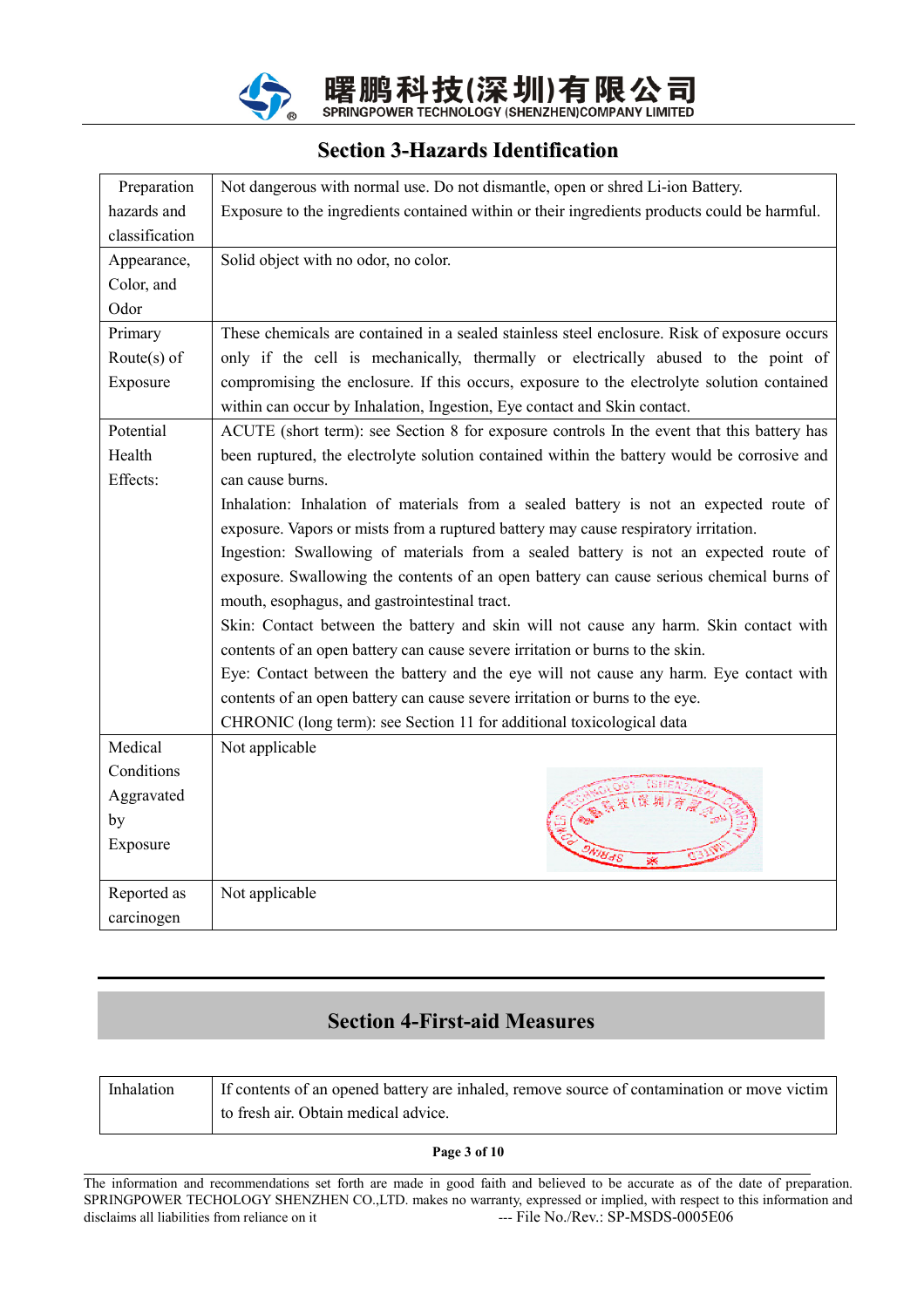

| Skin contact | If skin contact with contents of an open battery occurs, as quickly as possible remove         |
|--------------|------------------------------------------------------------------------------------------------|
|              | contaminated clothing, shoes and leather goods. Immediately flush with lukewarm, gently        |
|              | flowing water for at least 30 minutes. If irritation or pain persists, seek medical attention. |
|              | Completely decontaminate clothing, shoes and leather goods before reuse or discard.            |
| Eye contact  | If eye contact with contents of an open battery occurs, immediately flush the contaminated     |
|              | eye(s) with lukewarm, gently flowing water for at least 30 minutes while holding the eyelids   |
|              | open. Neutral saline solution may be used as soon as it is available. If necessary, continue   |
|              | flushing during transport to emergency care facility. Take care not to rinse contaminated      |
|              | water into the unaffected eye or onto face. Quickly transport victim to an emergency care      |
|              | facility.                                                                                      |
| Ingestion    | If ingestion of contents of an open battery occurs, never give anything by mouth if victim is  |
|              | rapidly losing consciousness, or is unconscious or convulsing. Have victim rinse mouth         |
|              | thoroughly with water. DO NOT INDUCE VOMITING. Have victim drink 60 to 240 mL                  |
|              | (2-8 oz.) of water. If vomiting occurs naturally, have victim lean forward to reduce risk of   |
|              | aspiration. Have victim rinse mouth with water again. Quickly transport victim to an           |
|              | emergency care facility.                                                                       |

|               | <b>Section 5-Fire Fighting Measures</b>                                                       |  |
|---------------|-----------------------------------------------------------------------------------------------|--|
| Flammable     | In the event that this battery has been ruptured, the electrolyte solution contain within the |  |
| Properties    | battery would be flammable. Like any sealed container, battery cells may rupture when         |  |
|               | exposed to excessive heat; this could result in the release of flammable or corrosive         |  |
|               | materials.                                                                                    |  |
| Suitable      | Use extinguishing media suitable for the materials that are burning.                          |  |
| extinguishing |                                                                                               |  |
| Media         |                                                                                               |  |
| Unsuitable    |                                                                                               |  |
| extinguishing | (家族(深圳)                                                                                       |  |
| Media         |                                                                                               |  |
|               | ONIBAS                                                                                        |  |
|               | Not available                                                                                 |  |
| Explosion     | Sensitivity to Mechanical Impact: This may result in rupture in extreme cases                 |  |
| Data          | Sensitivity to Static Discharge: Not Applicable                                               |  |
| Specific      | Fires involving Li-ion Battery can be controlled with water. When water is used, however,     |  |
| Hazards       | hydrogen gas may evolve. In a confined space, hydrogen gas can form an explosive mixture.     |  |
| arising from  | In this situation, smothering agents are recommended to extinguish the fire                   |  |
| the chemical  |                                                                                               |  |

#### **Page 4 of 10**

 $\overline{a}$ 

The information and recommendations set forth are made in good faith and believed to be accurate as of the date of preparation. SPRINGPOWER TECHOLOGY SHENZHEN CO.,LTD. makes no warranty, expressed or implied, with respect to this information and disclaims all liabilities from reliance on it --- File No./Rev.: SP-MSDS-0005E06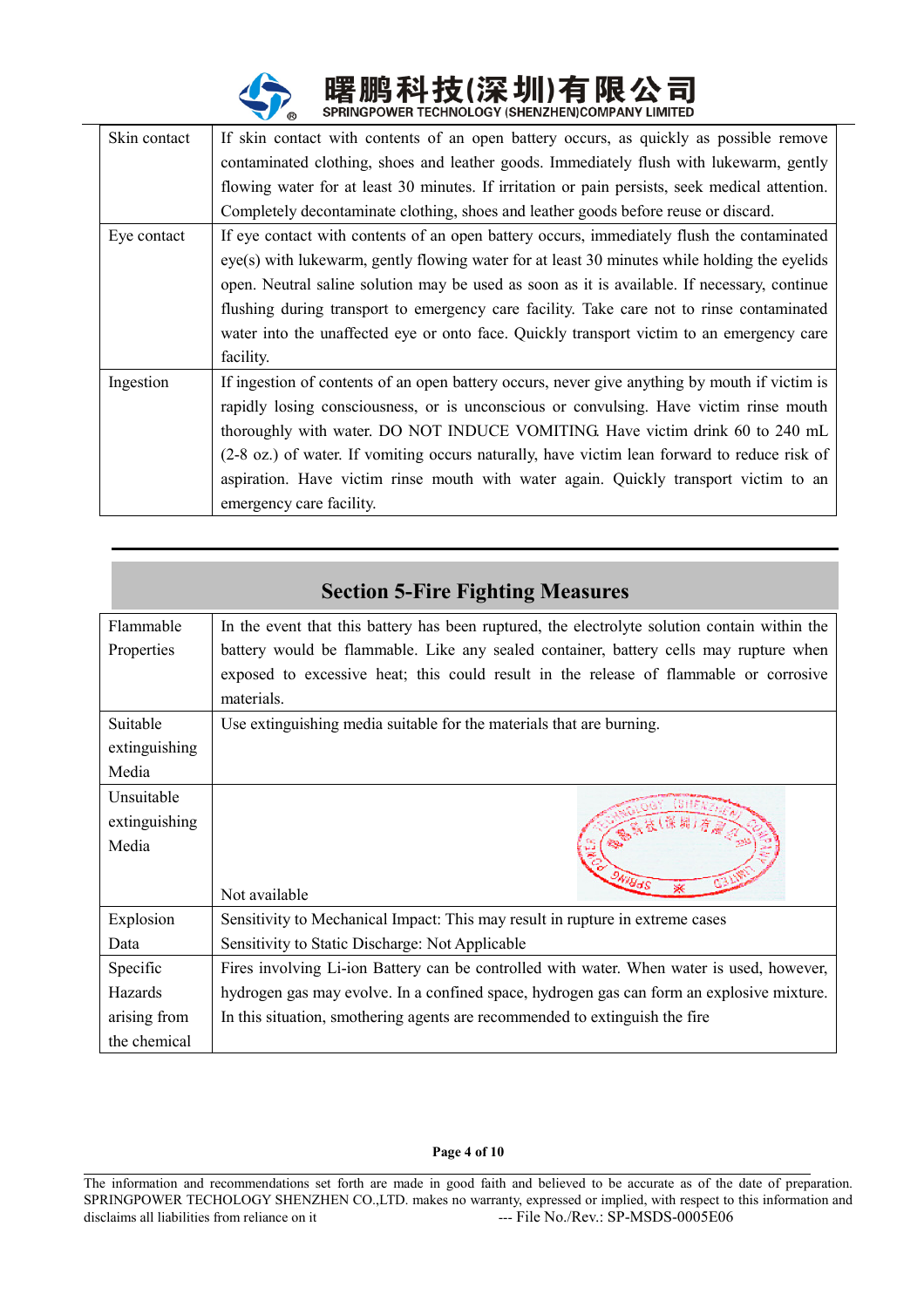

| Protective       | As for any fire, evacuate the area and fight the fire from a safe distance. Wear a |
|------------------|------------------------------------------------------------------------------------|
| Equipment        | pressure-demand, self-contained breathing apparatus and full protective gear.      |
| and              | Fight fire from a protected location or a safe distance. Use NIOSH/MSHA approved   |
| precautions      | full-face self-contained breathing apparatus (SCBA) with full protective gear.     |
| for firefighters |                                                                                    |
| <b>NFPA</b>      | Health: 0 Flammability: 0 Instability: 0                                           |

| Secuvil v-Accidental Reiease Measules           |                                                       |
|-------------------------------------------------|-------------------------------------------------------|
| Personal Precautions, protective equipment, and | Restrict access to area until completion of           |
| emergency procedures                            | clean-up. Do not touch the spilled material. Wear     |
|                                                 | adequate personal protective equipment as             |
|                                                 | indicated in Section 8.                               |
|                                                 |                                                       |
| <b>Environmental Precautions</b>                | Prevent material from contaminating soil and          |
|                                                 | from entering sewers or waterways.                    |
| Methods and materials for Containment           | Stop the leak if safe to do so. Contain the spilled   |
|                                                 | liquid with dry sand or earth. Clean up spills        |
|                                                 | immediately.                                          |
| Methods and materials for cleaning up           | Absorb spilled material with an inert absorbent (dry  |
|                                                 | sand or earth). Scoop contaminated absorbent into an  |
|                                                 | acceptable waste container.                           |
|                                                 | Collect all contaminated absorbent and dispose of     |
|                                                 | according to directions in Section 13. Scrub the area |
|                                                 | with detergent and water; collect all contaminated    |
|                                                 | wash water for proper disposal.                       |

# **Section 6-Accidental Release Measures Section 6-Accidental Release Measures**

### **Section 7-Handling and Storage**



#### **Page 5 of 10**

 $\overline{a}$ The information and recommendations set forth are made in good faith and believed to be accurate as of the date of preparation. SPRINGPOWER TECHOLOGY SHENZHEN CO.,LTD. makes no warranty, expressed or implied, with respect to this information and disclaims all liabilities from reliance on it --- File No./Rev.: SP-MSDS-0005E06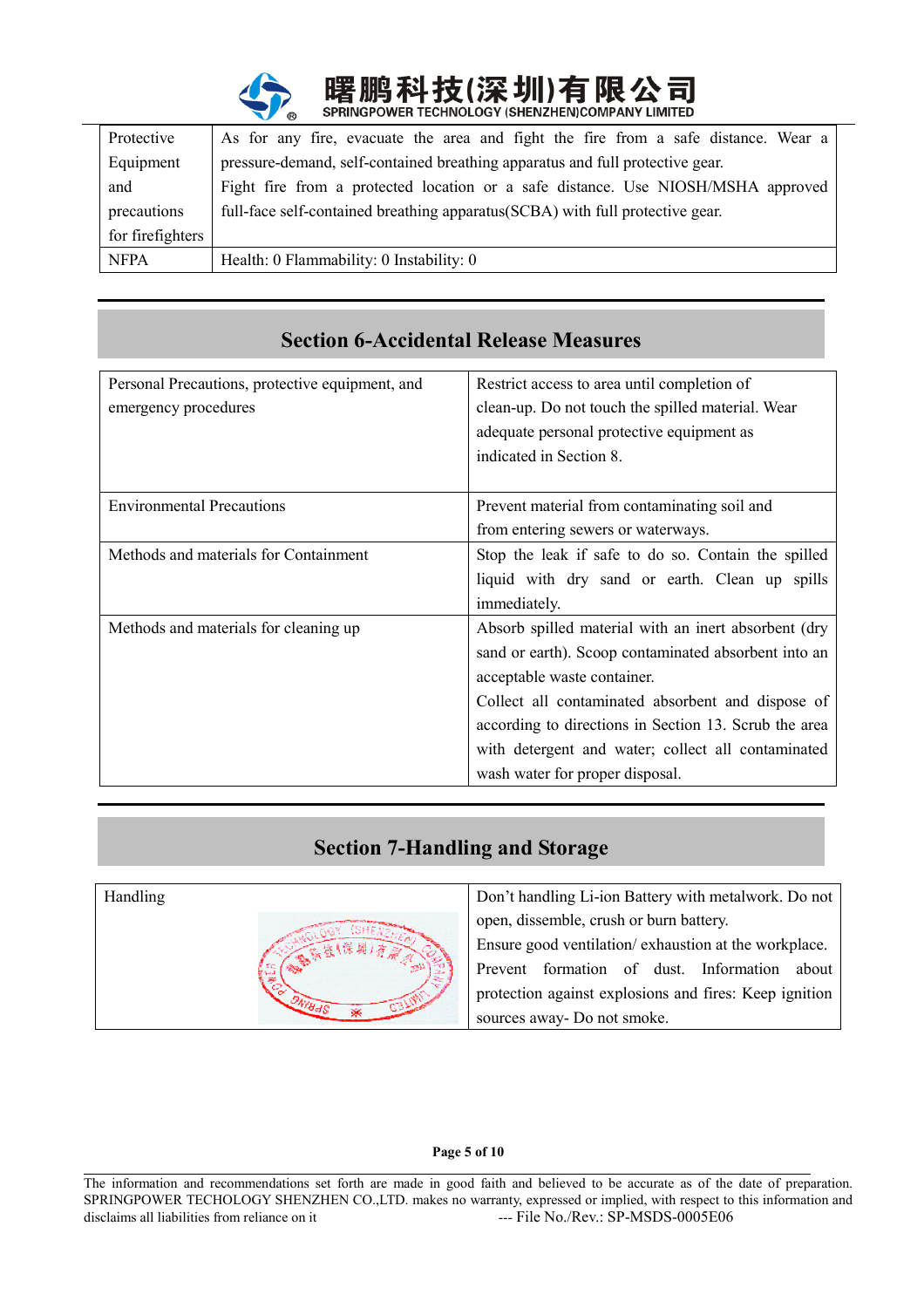

曙鹏科技(深圳)有限公司

| Storage | If the Li-ion Battery are subject to storage for such a                      |
|---------|------------------------------------------------------------------------------|
|         | long term as more than 3 months, it is recommended                           |
|         | to recharge the Li-ion Battery periodically.                                 |
|         | 3 months: -10 °C ~+40 °C, 45 to 85%RH And                                    |
|         | recommended at $0^{\circ}C \rightarrow 35^{\circ}C$ for long period storage. |
|         | The capacity recovery rate in the delivery state (50%                        |
|         | capacity of fully charged) after storage is assumed to                       |
|         | be 80% or more. The voltage for a long time storage                          |
|         | shall be $3.7V \sim 4.2V$ range.                                             |
|         | Do not storage Li-ion Battery haphazardly in a box or                        |
|         | drawer where they may short-circuit each other or be                         |
|         | short-circuited by other metal objects.                                      |
|         | Keep out of reach of children.                                               |
|         | Do not expose Li-ion Battery to heat or fire.                                |
|         | Avoid storage in direct sunlight.                                            |
|         | Do not store together with oxidizing and acidic                              |
|         | materials.                                                                   |

## **Section 8-Exposure Controls/Personal Protection Section 8-Exposure Controls/Personal Protection**

| <b>Engineering Controls</b>   | Use local exhaust ventilation or other engineering     |
|-------------------------------|--------------------------------------------------------|
|                               | controls to control sources of dust, mist, fumes and   |
|                               | vapor. Keep away from heat and open flame. Store in    |
|                               | a cool, dry place.                                     |
| Personal Protective Equipment | Respiratory Protection: Not necessary under            |
|                               | normal conditions.                                     |
| ONIBAS                        | Skin and body Protection: Not necessary under          |
|                               | normal conditions, Wear neoprene or nitrile rubber     |
|                               | gloves if handling an open or leaking battery.         |
|                               | Hand protection: Wear neoprene or natural rubber       |
|                               | material gloves if handling an open or leaking         |
|                               | battery.                                               |
|                               | Eye Protection: Not necessary under normal             |
|                               | conditions, Wear safety glasses if handling an open or |
|                               | leaking battery.                                       |
| Other Protective Equipment    | Have a safety shower and eye wash fountain readily     |
|                               | available in the immediate work area.                  |
| <b>Hygiene Measures</b>       | Do not eat, drink, or smoke in work area.              |
|                               | Maintain good housekeeping.                            |
|                               |                                                        |

## **Page 6 of 10 Section 9-Physical and Chemical Properties**

 $\overline{a}$ 

The information and recommendations set forth are made in good faith and believed to be accurate as of the date of preparation. SPRINGPOWER TECHOLOGY SHENZHEN CO.,LTD. makes no warranty, expressed or implied, with respect to this information and disclaims all liabilities from reliance on it ---- File No./Rev.: SP-MSDS-0005E06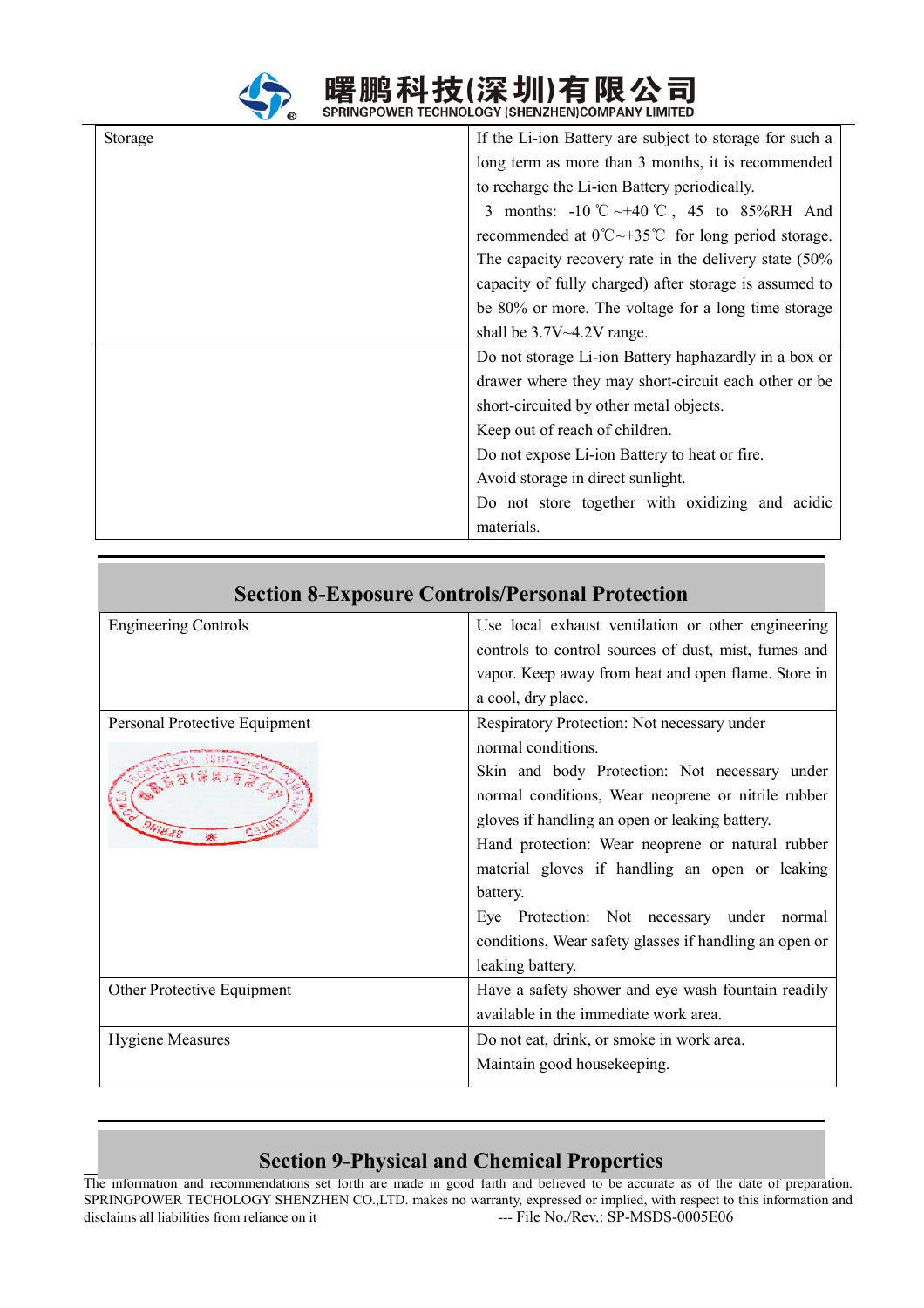

#### **Section 9-Physical and Chemical Properties**

| Physical                                                   | Form: Solid                                  |                                                                                                                                                                                                      |  |
|------------------------------------------------------------|----------------------------------------------|------------------------------------------------------------------------------------------------------------------------------------------------------------------------------------------------------|--|
| <b>State</b>                                               | Color: Green                                 |                                                                                                                                                                                                      |  |
|                                                            | Odour: Monotony                              |                                                                                                                                                                                                      |  |
| Change in condition:                                       |                                              |                                                                                                                                                                                                      |  |
|                                                            | pH, with indication of the concentration     | Not applicable                                                                                                                                                                                       |  |
| Melting point/freezing point                               |                                              | Not available.                                                                                                                                                                                       |  |
| Boiling Point, initial boiling point and Boiling<br>range: |                                              | Not available.                                                                                                                                                                                       |  |
| <b>Flash Point</b>                                         |                                              | Not available.                                                                                                                                                                                       |  |
|                                                            | Upper/lower flammability or explosive limits | Not available.                                                                                                                                                                                       |  |
| Vapor Pressure:                                            |                                              | Not applicable                                                                                                                                                                                       |  |
| Vapor Density: $(Air = 1)$                                 |                                              | Not applicable                                                                                                                                                                                       |  |
| Density/relative density                                   |                                              | Not available.                                                                                                                                                                                       |  |
| Solubility in Water:                                       |                                              | Insoluble                                                                                                                                                                                            |  |
|                                                            | N-octanol/water partition coefficient        | Not available.                                                                                                                                                                                       |  |
| Auto-ignition temperature                                  |                                              | If possible remove cell(s)from fire fighting area. if<br>heated above 130°C ,cell(s)can explode/ent. Cell is<br>not flammable but internal organic material will burn<br>if the cell is incinerated. |  |
| Decomposition temperature                                  |                                              | Not available.                                                                                                                                                                                       |  |
| Odout threshold                                            |                                              | Not available.                                                                                                                                                                                       |  |
| Evaporation rate                                           |                                              | Not available.                                                                                                                                                                                       |  |
| Flammability (soil, gas)                                   |                                              | Not available.                                                                                                                                                                                       |  |
| Viscosity                                                  |                                              | Not applicable                                                                                                                                                                                       |  |



## **SSection 10- Stability and Reactivity ection 10- Stability and Reactivity**

**Page 7 of 10** 

 $\overline{a}$ 

The information and recommendations set forth are made in good faith and believed to be accurate as of the date of preparation. SPRINGPOWER TECHOLOGY SHENZHEN CO.,LTD. makes no warranty, expressed or implied, with respect to this information and disclaims all liabilities from reliance on it ---- File No./Rev.: SP-MSDS-0005E06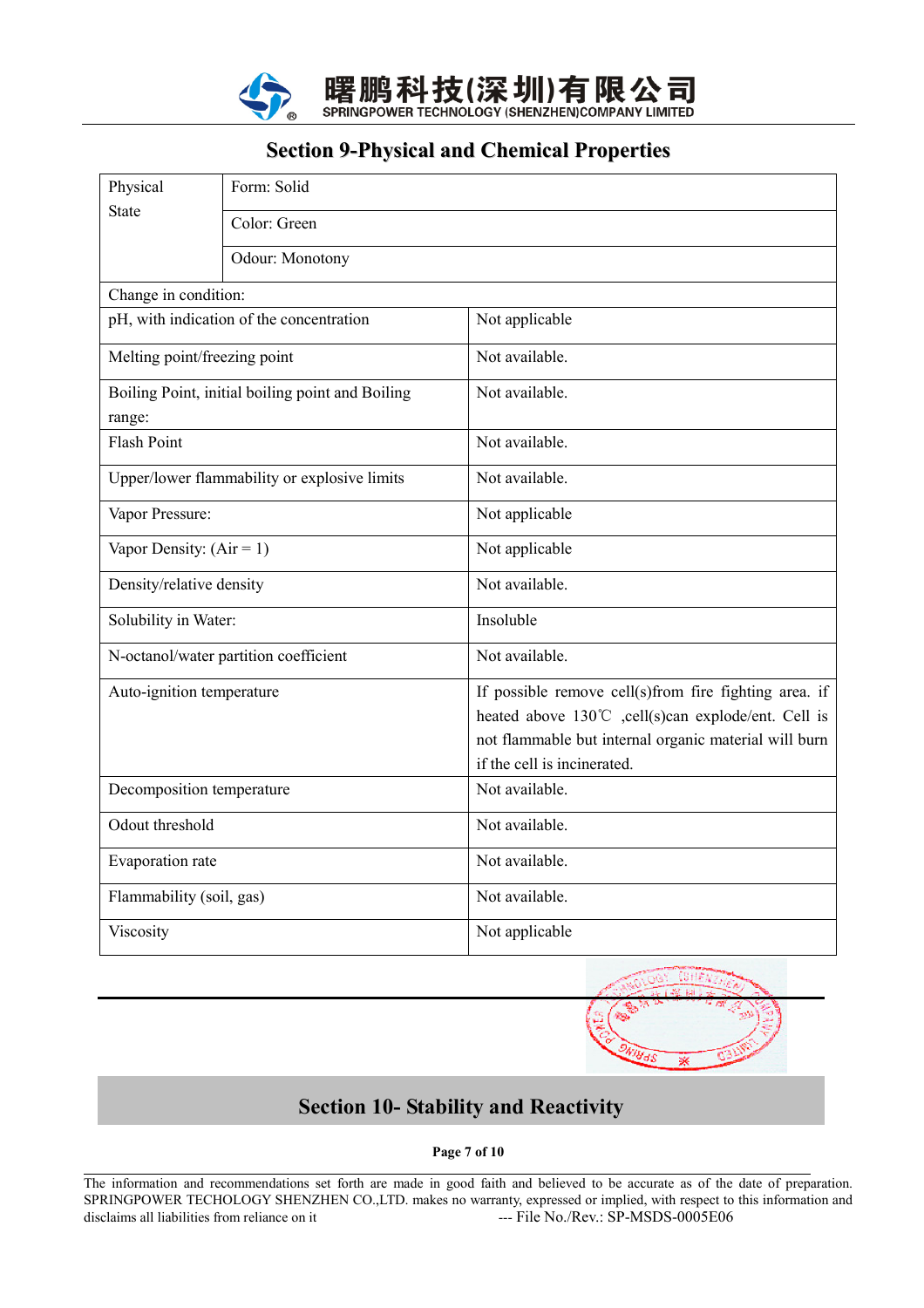

# 曙鹏科技(深圳)有限公司<br>springpower technology (shenzhen)company Limited

| Stability                                           | The product is stable under normal conditions.      |
|-----------------------------------------------------|-----------------------------------------------------|
| Conditions to Avoid (e.g. static discharge, shockor | Do not subject Li-ion Batteryto mechanical shock.   |
| vibration)                                          | Vibration encoutered during transportation does not |
|                                                     | cause leakage, fire or explosion.                   |
|                                                     | Do not disassemble, crush, short or install with    |
|                                                     | incorrect polarity. Avoid mechanical or electrical  |
|                                                     | abuse.                                              |
| Incompatible Materials                              | Not Available                                       |
| <b>Hazardous Decomposition Products</b>             | This material may release toxic fumes if burned     |
|                                                     | or exposed to fire                                  |
| Possibility of Hazardous Reaction                   | Not Available                                       |

| <b>Section 11-Toxicological Information</b>  |                                                        |  |
|----------------------------------------------|--------------------------------------------------------|--|
| Irritation                                   | Risk of irritation occurs only if the cell is          |  |
|                                              | mechanically, thermally or electrically abused to the  |  |
|                                              | point of compromising the enclosure. If this occurs,   |  |
|                                              | irritation to the skin, eyes and respiratory tract may |  |
|                                              | occur.                                                 |  |
| Sensitization                                | Not Available                                          |  |
| Neurological Effects                         | Not Available                                          |  |
| Teratoaenicity                               | Not Available                                          |  |
| Reproductive Toxicity                        | Not Available                                          |  |
| Mutagenicity (Genetic Effects)               | Not Available                                          |  |
| <b>Toxicologically Synergistic Materials</b> | Not Available                                          |  |



#### **Page 8 of 10**

 $\overline{a}$ 

The information and recommendations set forth are made in good faith and believed to be accurate as of the date of preparation. SPRINGPOWER TECHOLOGY SHENZHEN CO.,LTD. makes no warranty, expressed or implied, with respect to this information and disclaims all liabilities from reliance on it ---- File No./Rev.: SP-MSDS-0005E06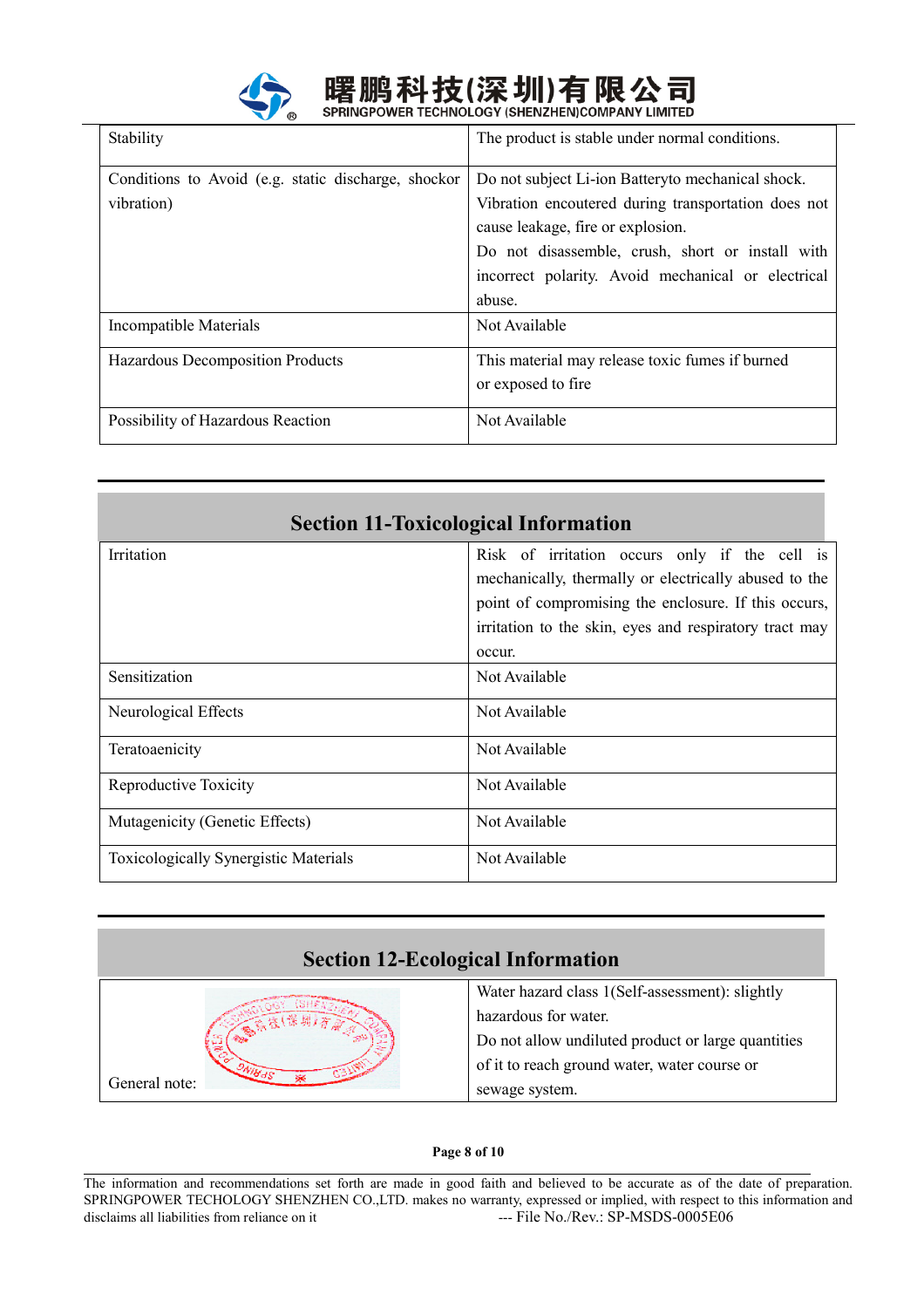| Anticipated behavior of a chemical product in<br>environment/possible environmental<br>impace / ecotoxicity | → 高宗法(保州)有金<br>$O$ NIHdS<br>Not Available |
|-------------------------------------------------------------------------------------------------------------|-------------------------------------------|
| Mobility in soil                                                                                            | Not Available                             |
| Persistence and Degradability                                                                               | Not Available                             |
| Bioaccumulation potential                                                                                   | Not Available                             |
| Other Adverse Effects                                                                                       | Not Available                             |

#### **Section 13-Disposal Considerations Section 13-Disposal Considerations**

Product disposal recommendation: Observe local, state and federal laws and regulations. Packaging disposal recommendation: Be aware discarded batteries may cause fire, tape the battery terminals to insulate them. Don't disassembly the battery. Completely discharge containers (no tear drops, no powder rest, scraped carefully). Containers may be recycled or re-used. Observe local, state and federal laws and regulations. The potential effects on the environment and human health of the substances used in batteries and accumulations; the desirability of not disposing of waste batteries and accumulators as unsorted municipal waste and of participating in their separate collection so as to facilitate treatment and recycling.

## **Section 14-Transport Information Section 14-Transport Information**

This report applies to by sea, by air and by land;

The Li-ion Battery tested according to the requirements of the 5th revised edition of the UN manual of tests and Criteria, Part Ⅲ, subsection 38.3;

Lithium ion battery was protected so as to prevent short circuits. This includes protection against contact with conductive materials within the same packaging that could lead to short circuit;

The LITHIUM ION BATTERY according to Section II of PACKING INSTRUCTION 965- 967 of the 2015 IATA Dangerous Goods regulations 56th Edition may be transported and applicable U.S.DOT regulations for the safe transport of Li-ion Battery.

More information concerning shipping, testing, marking and packaging can be obtained from label master at http://www.labelmaster.com/.

The packaging shall be adequate to avoid mechanical damage during transport, handling and stacking. The materials and pack design shall be chosen so as to prevent the development of unintentional electrical conduction, corrosion of the terminals and ingress of moisture.

The package must be handled with care and that a flammability hazard exists if the package is damaged; Each package must be labeled with a Li-ion Battery handling label or in addition to the Class 9 hazard label. With regard to transport, the following regulations are cited and considered:

The International Civil Aviation Organization (ICAO) Technical Instructions.

**Page 9 of 10**  - The International Air transport Association (IATA) Dangerous Goods Regulations. UN number of lithium